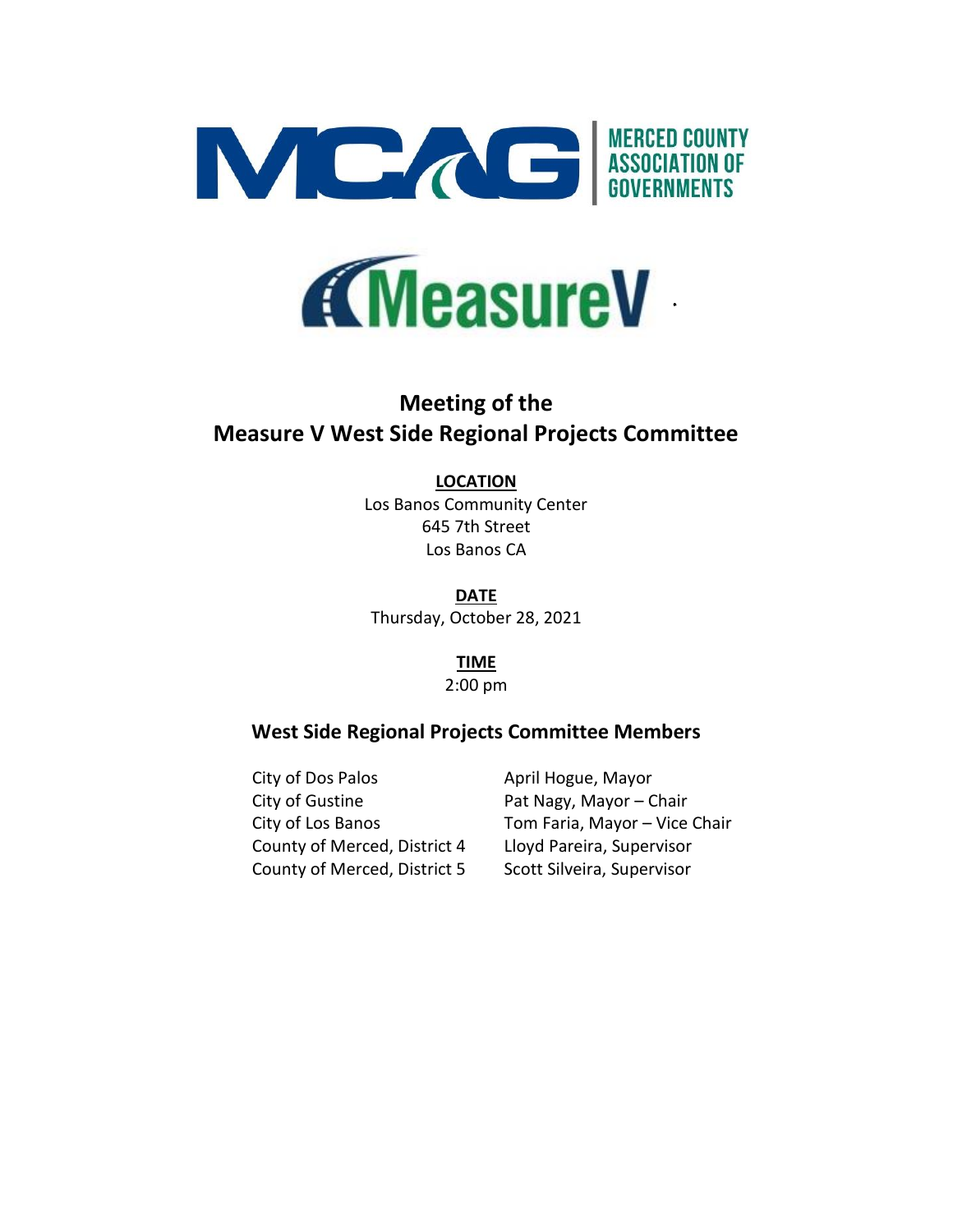# **AGENDA**

Members of the Committee and the general public receive the complete agenda packet at least 72 hours prior to each regular meeting. At least 72 hours prior to each regular Measure V West Side Regional Projects Committee meeting, a complete agenda packet is available for review on the Measure V website at [www.mcagov.org](http://www.mcagov.org/) and at the MCAG office, 369 W. 18<sup>th</sup> Street, Merced, CA 95340. All public records relating to an open session item and copies of staff reports or other written documentation relating to items of business referred to on the agenda are on file at MCAG. Persons with questions concerning agenda items may call MCAG to make an inquiry regarding the nature of items described on the agenda.

# **INTERPRETING SERVICES**

Interpretation services can be provided if requested at least three (3) business days in advance. Please contact Eva Garibay at (209) 723-3153 x 108 during regular business hours to request interpreting services.

Para solicitar servicios de interpretación por favor contacte por teléfono a Eva Garibay por lo menos tres (3) días antes de la junta al (209) 723-3153 x 108 durante horas de oficina.

# **INDIVIDUALS WITH DISABILITIES**

Representatives or individuals with disabilities should contact MCAG at (209)723-3153 at least three (3) days in advance of the meeting to request auxiliary aids or other accommodations necessary to participate in the public meeting.

# **PUBLIC COMMENTS**

Members of the public wishing to address agenda items or comment on any item not on the agenda may do so during agenda item 4 – Public Comment. Persons may also address any item on the agenda during consideration of that item. Comments are limited to three (3) minutes per person. Please state your name and city or community of residence for the record. For items not on the agenda, no action will be taken. If it requires action, the item will be referred to staff and/or placed on the next agenda.

# **ADDITIONAL INFORMATION**

Measure V www.mcagov.org/ Merced County Association of Governments [www.mcagov.org](http://www.mcagov.org/)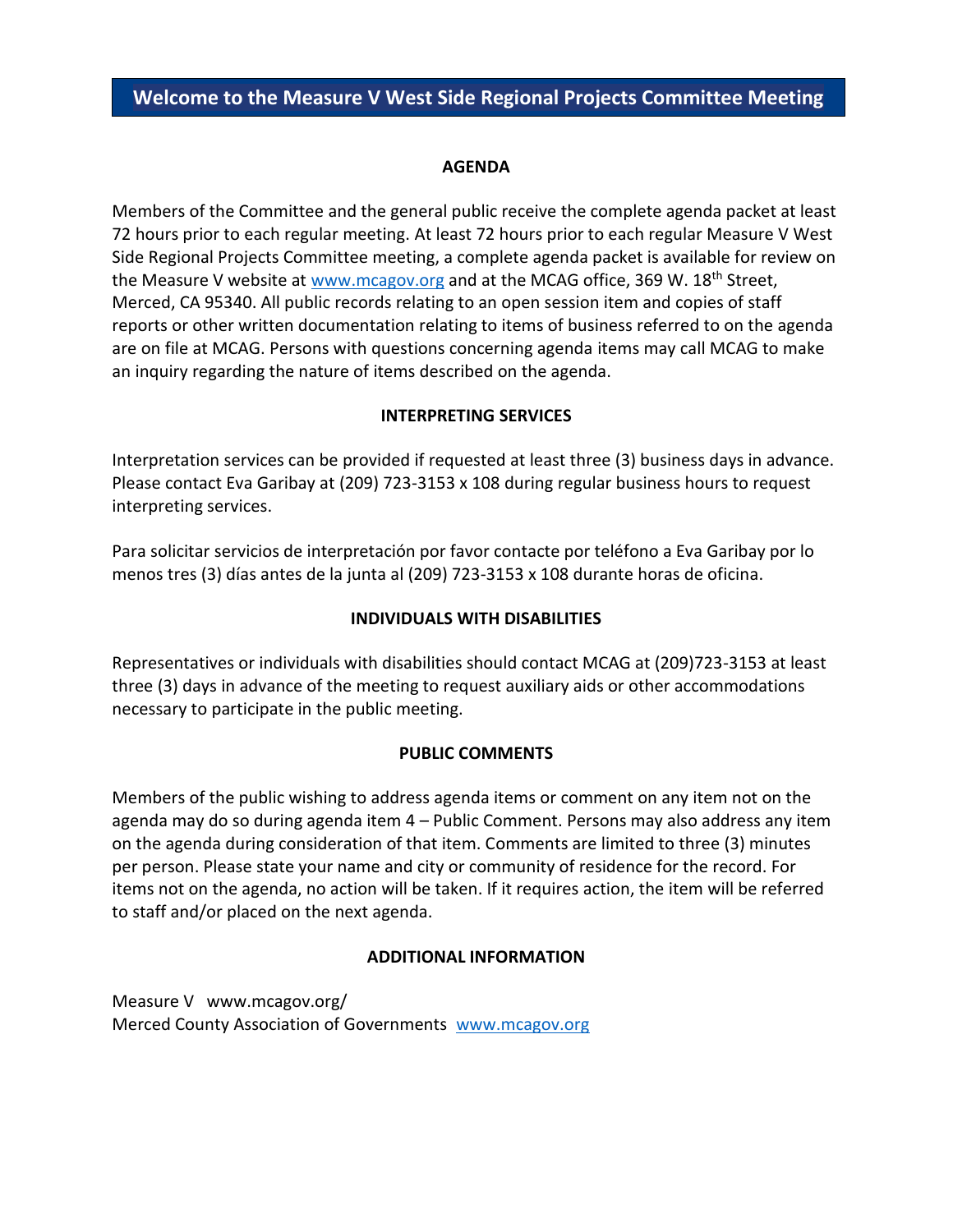

# **Meeting of the Measure V West Side Regional Projects Committee**

Thursday, October 28, 2021 – 2:00 pm Los Banos Community Center 645 7th St., Los Banos CA

# **AGENDA**

| $\mathbf{1}$ . | <b>Roll Call</b>                         |        | <b>Staff</b>         |      |
|----------------|------------------------------------------|--------|----------------------|------|
| 2.             | Pledge of Allegiance                     |        | Chair or<br>Designee |      |
| 3.             | Approval of Agenda                       | Action |                      |      |
| 4.             | <b>Public Comment</b>                    |        |                      |      |
| 5.             | Minutes of October 14, 2021 Meeting      | Action |                      | p. 4 |
| 6.             | Recommend a project programming schedule | Action | Stacie Guzman        | p. 7 |
| 7.             | Next steps                               | Info   | Stacie Guzman        |      |
| 8.             | Adjourn                                  |        | Chair                |      |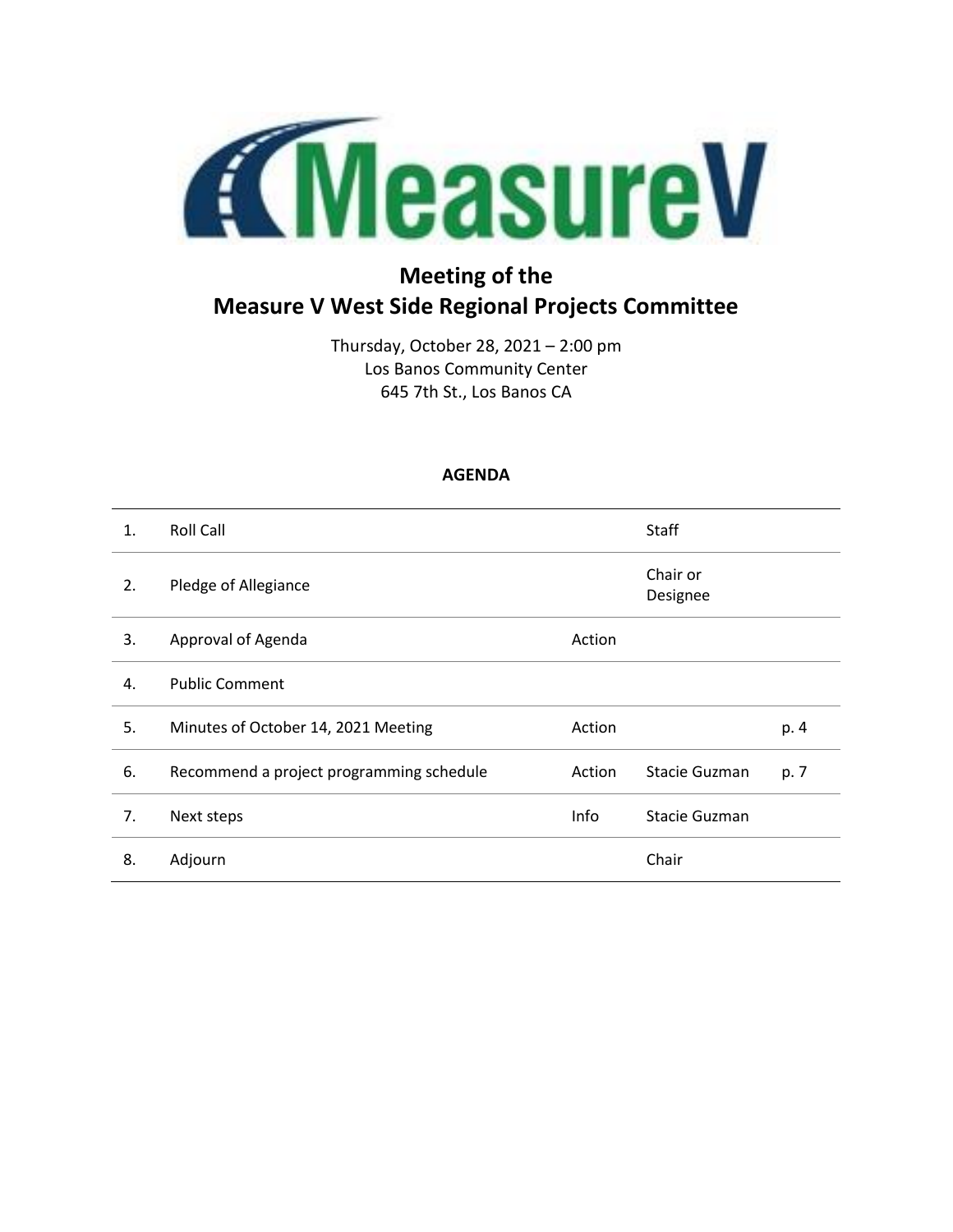

# **Measure V West Side Regional Projects Committee MINUTES**

**DATE Thursday, October 14, 2021**

The meeting of the West Side Regional Projects Committee held on Thursday October 14, 2021 was called to order by Chair Pareira at 10:00 a.m.

#### **DIRECTORS PRESENT**

Director Armando Bravo Director Pat Nagy, Vice-Chair Director Deborah Lewis Director Lloyd Pareira, Chair Director Scott Silveira

#### **DIRECTORS ABSENT**

None

# **MCAG STAFF PRESENT**

Stacie Guzman, Executive Director Matt Fell, Deputy Director – Planning Emily Haden, Legal Counsel Nav Bagri, Finance Director

# **GUESTS AND MEMBERS OF THE PUBLIC**

Doug Dunford, City Manager, City of Gustine Darrell Fonseca, City Manager, City of Dos Palos Dana Hertfelder, Director of Public Works, Merced County Dewayne Jones, Acting City Manager, City of Dos Palos Josh Pinheiro, City Manager, City of Los Banos William Via, Public Works Operations Manager, City of Los Banos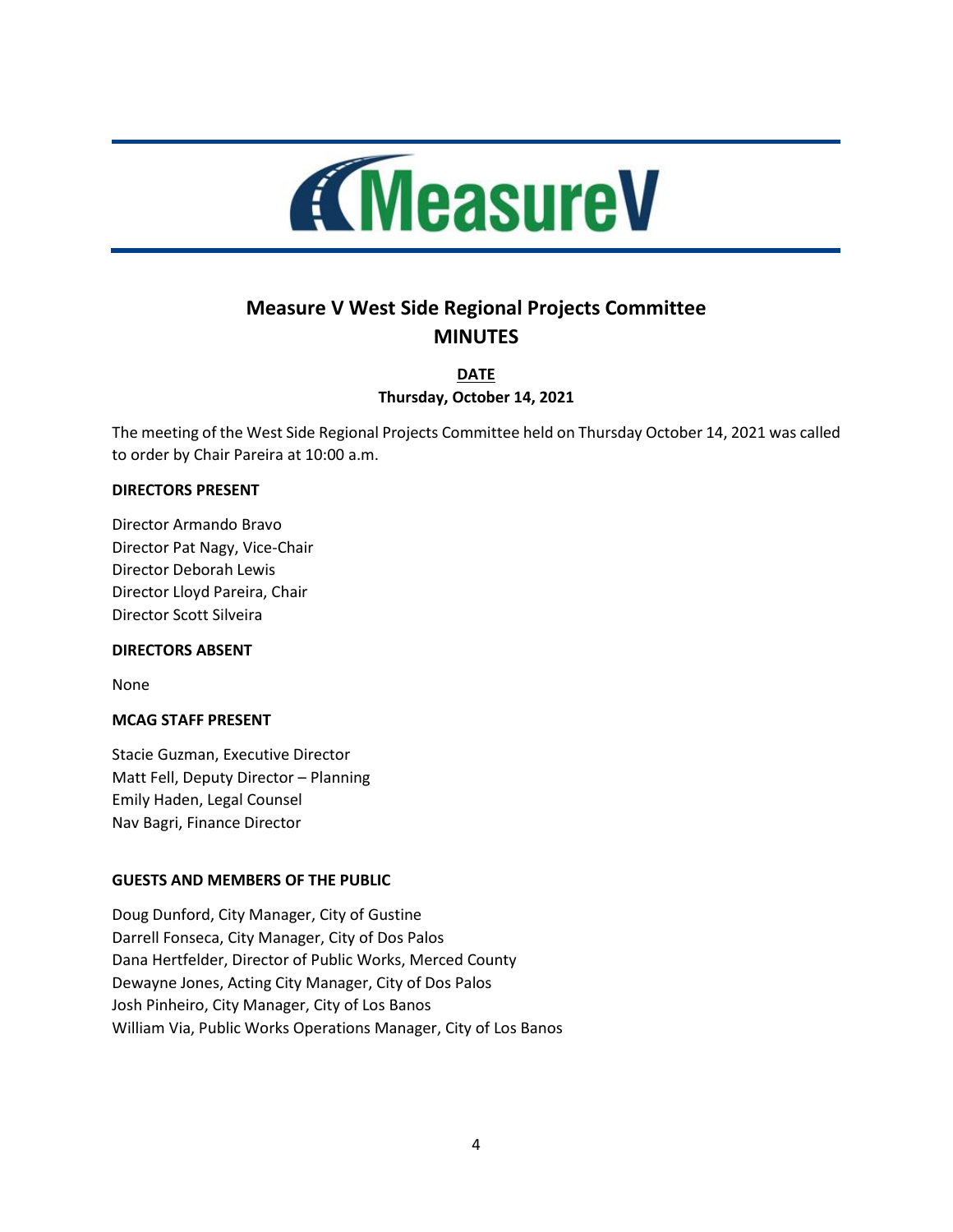#### **1. Roll Call and Pledge of Allegiance**

#### **2. Appoint Chair and Vice-Chair**

Stacie Guzman reviewed the Regional Projects Committees policies adopted by the MCAG Governing Board in August, including election of Chair and Vice-Chair to coincide with the biannual Implementation Plan update process.

Director Pareira nominated Pat Nagy as Chair the West Side Regional Projects Committee. Seconded by Director Silveira. **MOTION CARRIED UNANIMOUSLY.**

Director Lewis nominated Tom Faria as Vice-Chair of the West Side Regional Projects Committee. Seconded by Director Nagy. **MOTION CARRIED UNANIMOUSLY.**

#### **3. Approval of the Agenda**

Director Nagy moved to approve the agenda. Seconded by Director Silveira. **MOTION CARRIED UNANIMOUSLY.**

#### **4. Public Comment**

There were no public comments.

# **5. Minutes of the October 1, 2020 West Side Regional Projects Committee**

Director Silveira moved to approve the minutes of the October 1, 2020 West Side Regional Projects Committee meeting. Seconded by Director Nagy. **MOTION CARRIED UNANIMOUSLY.**

#### **6. Purpose and Overview**

Stacie Guzman and Matt Fell gave the report.

# **7. Regional Project Expenditures**

Nav Bagri gave the report.

# **8. West Side Regional Programming Capacity**

Nav Bagri and Stacie Guzman gave the report.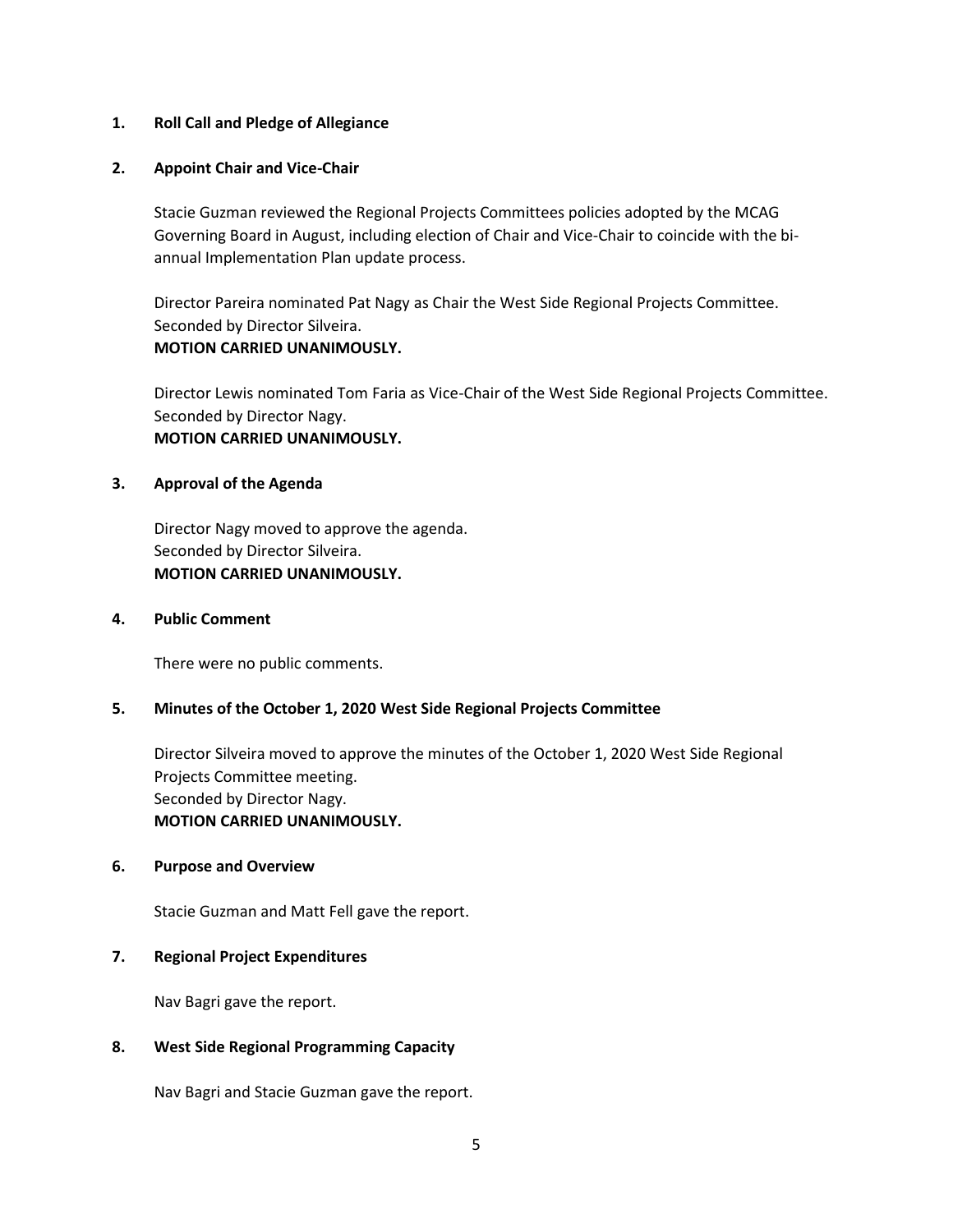# **9. Applications Review and Discussion**

Committee members discussed the six project applications and the available programming capacity, which is insufficient to program all requests. The committee consensus was for staff to develop a scenario with positive cash flow and bring it back at the next meeting for the committee to continue discussing the three larger requests.

Director Silveira moved to recommend the three smaller requests be funded, which are: (1) \$225,000 in FY 21/22 for the Gustine Hwy 33/140 Signalization, which is adding \$175,000 and moving up \$50,000 from 22/23, (2) adding \$100,000 in FY 21/22 for the Los Banos Hwy 152 Pacheco Blvd Regional Path, and (3) adding a new project with \$100,000 in FY 21/22 for the Hwy 33 Centinella Drive Turn Lane. Seconded by Director Lewis. **MOTION CARRIED UNANIMOUSLY.**

# **10. Next Steps**

Stacie Guzman discussed next steps for the applications review.

# **11. Adjourn**

Director Pareira adjourned the meeting at 11:35 a.m.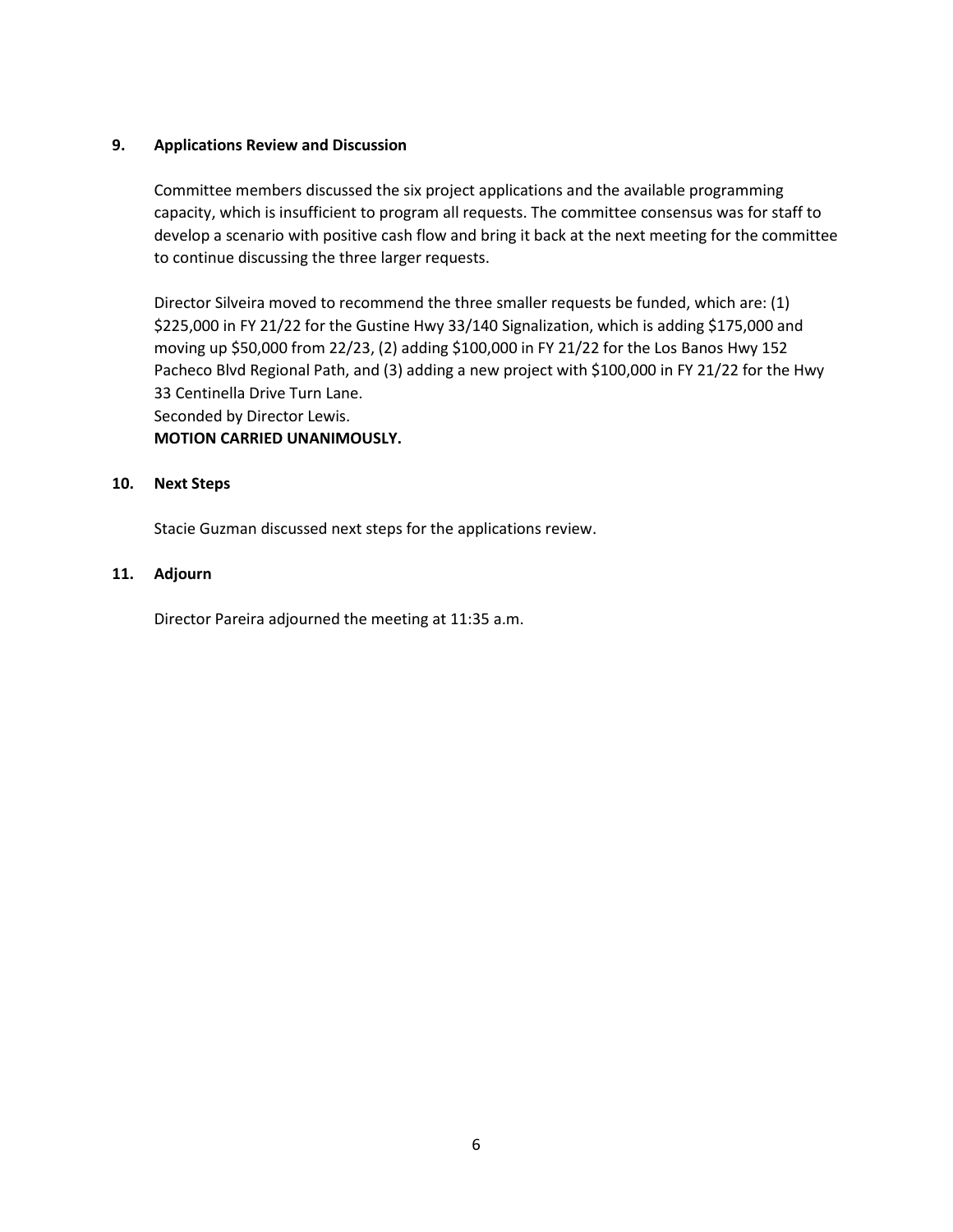

PH: 209.723.3153 FAX: 209.723.0322 www.mcagov.org 369 W. 18th Street Merced, CA 95340

**ITEM 6**

| DATE: | October 22, 2021                                 |
|-------|--------------------------------------------------|
| TO:   | Measure V West Side Regional Projects Committee  |
| FROM: | Stacie Guzman, Executive Director                |
| RE:   | Action: Recommend a project programming schedule |

# **SUMMARY**

The West Side Regional Projects Committee met on October 14, 2021 to receive an update on the Implementation Plan process and began reviewing project applications for West Side funding. At that meeting they recommended three projects for funding. Three additional applications continue to be reviewed and discussed.

# **REQUESTED ACTION**

One of the following options:

- 1. Recommend a project programming schedule for funding to the MCAG Governing Board; OR
- 2. Take no action; continue the discussion and review of projects to the next meeting.

# **BACKGROUND**

# **Measure V Implementation Plan Update**

The Measure V Implementation Plan is updated every two years and this process is currently under way. The Eastside and Westside Regional Project Committees are meeting to review project applications and make recommendations to the Governing Board. Adoption of an updated Implementation Plan will follow in early 2022.

# **Last meeting**

At the October 14, 2021 West Side Regional Project Committee meeting, the committee reviewed the six applications submitted for West Side funding, which are listed below. The highlighted projects were recommended for funding at the last meeting: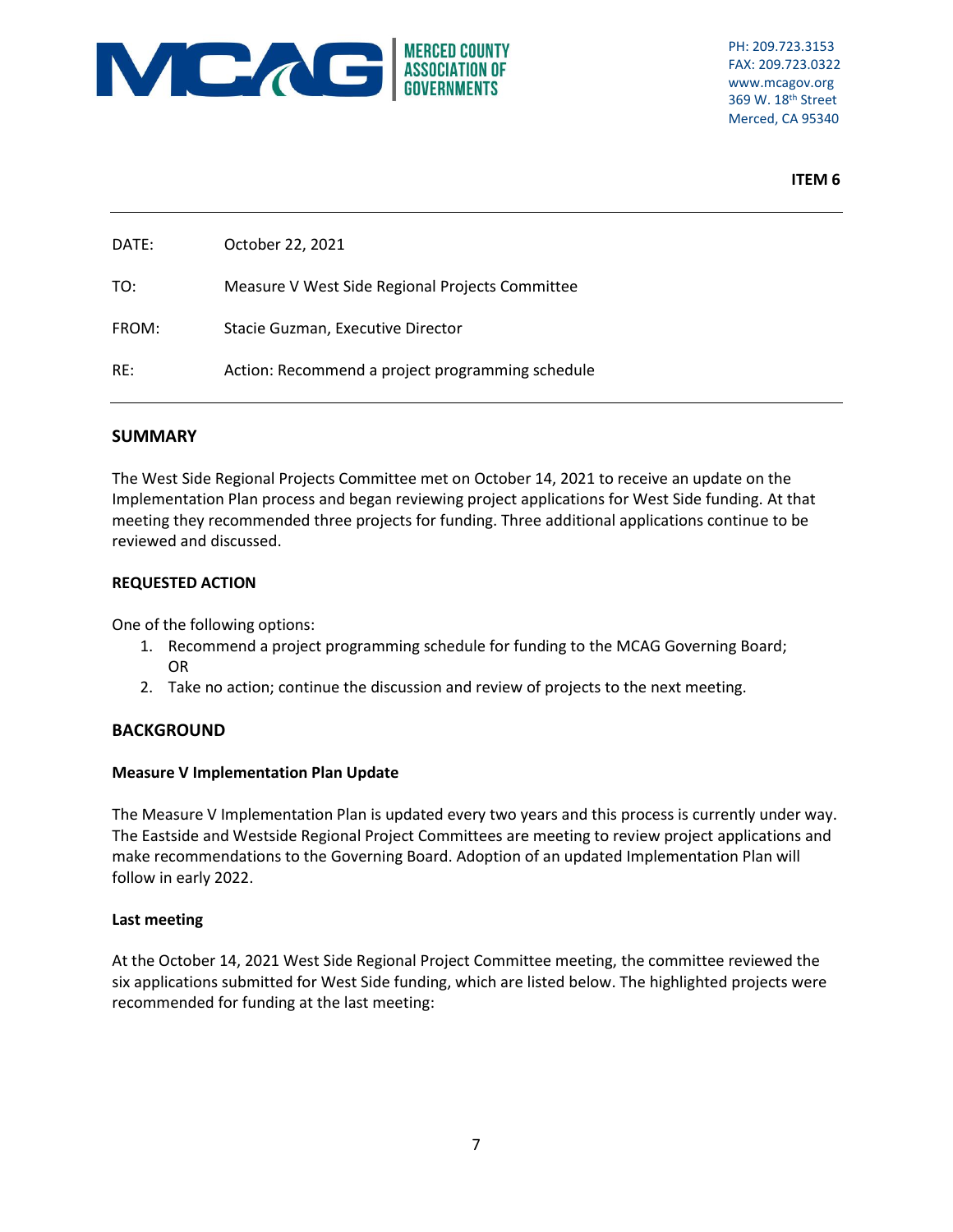| Agency    | Project                             | <b>New</b> | Amount      | <b>Requests: Notes</b> |  |
|-----------|-------------------------------------|------------|-------------|------------------------|--|
|           |                                     | Project?   | Requested   |                        |  |
| Dos Palos | Blossom St. East Area               | No.        | \$1,987,000 | add funds and move     |  |
|           |                                     |            |             | CON to 23/24           |  |
| Gustine   | Hwy. 33/140 Signalization           | <b>No</b>  | \$175,000   | add funds and move     |  |
|           |                                     |            |             | \$50,000 to 21/22      |  |
| Los Banos | Hwy. 152 Pacheco Blvd Regional Path | <b>No</b>  | \$100,000   | add funds in 21/22     |  |
| County    | Henry Miller Ave Rehabilitation     | No.        | \$3,525,000 | add funds in 21/22     |  |
| County    | Hwy. 33 Centinella Dr Turn Lane     | Yes        | \$100,000   |                        |  |
| County    | Whitworth Rd Rehabilitation         | Yes        | \$5,025,000 |                        |  |

Sponsoring agencies' staff will be available to answer questions about the project applications and the projects.

The applications are enclosed as a separate document and all of the applications are posted on the MCAG website on this page:

<https://www.mcagov.org/345/Call-For-Projects>

# **DISCUSSION**

#### **Proposed Programming Schedule**

At the last meeting, the committee reviewed a programming schedule showing that the available funding capacity is insufficient to program all requests as submitted. The committee requested staff to develop a scenario with positive cash flow and bring it back at the next meeting for the committee to continue discussing the three larger requests.

Following the meeting, staff consulted with jurisdiction staff on their requests and the details of their proposed schedules in attempt to identify potential flexibility in those schedules. Staff also updated the revenue forecast to include interest and with new information from the sales tax consultant (HdL) the base annual projection was increased with subsequent growth projections. We then prepared a proposed programming schedule for discussion, modification, and/or action. The schedule is attached. At your meeting staff will walk through this proposal, which is prepared with goals following from the discussion at the last meeting:

- Preserve leveraging opportunities with a set-aside / reserve
- Prioritize project delivery, including opportunities to advance funding
- Use a conservative revenue forecast and contingency for a recession or downturn in revenue

For this proposal, the following changes have been made to projects' requests:

- Blossom St project spreading out the funding to match the project delivery schedule
- Hwy 152 Pacheco Path move \$1.3 million from FY 22/23 to 23/34 due to additional studies being undertaken which will require more time before right-of-way and construction are ready for funding.
- Pioneer Road Widening spreading out the funding to align with a potential project delivery schedule
- Ingomar Grade Reconstruction move out three years from 24/25 to 27/28
- Whitworth Road Rehabilitation reduce from \$5 million to \$4.5 million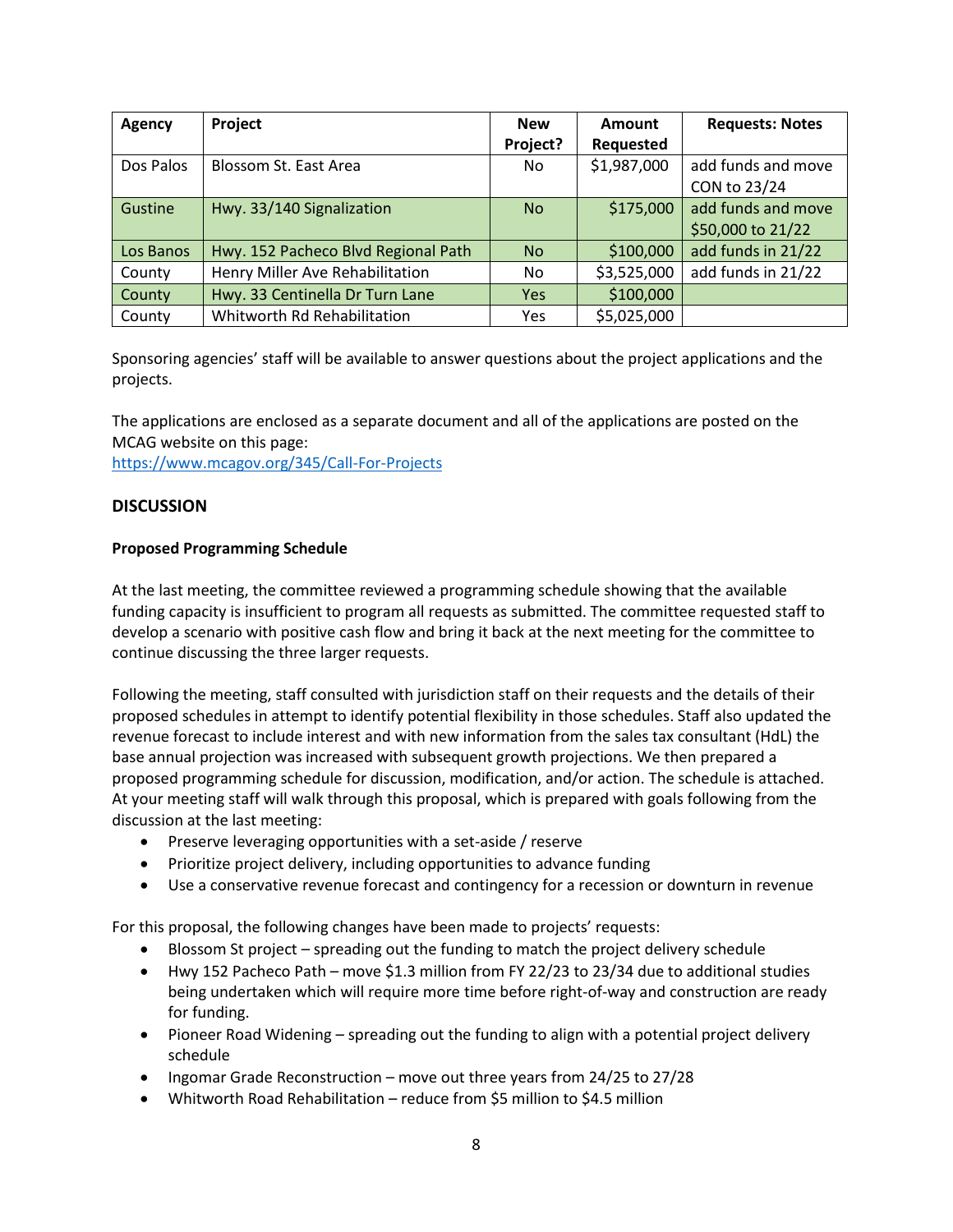Additionally, staff proposes the following changes and additions to set-asides and reserves:

# **Leveraging Set-Aside and Revolving Loan Fund**

First, that the set-aside for leveraging be expanded to also operate as a revolving loan fund for advancing requests. This would be capped at \$3 million, which is about one year of West Side revenue. This fund would be available for leveraging opportunities as before and would also be available to advance funds for a project if it is ready for funding sooner than the schedule indicates. The fund would later be replenished with funds from the programed year. Staff is proposing this change as a means to maintaining leveraging opportunities and also prioritizing project delivery with the opportunity to advance projects ready for construction.

# **Contingency Reserve**

Second, that a contingency reserve of 5% of actual revenue be created beginning FY 21/22. This is permitted per the policy adopted in April 2021 by the MCAG Governing Board. The purpose of this reserve would be to help cover revenue shortfalls in years where actual funding is less than projected funding such as may occur in a recession. Note MCAG continues to use conservative projections.

The purpose of this schedule is to serve as a springboard for consideration and discussion by the committee as they continue their deliberations.

# **REQUESTED ACTION**

One of the following options:

- 1. Recommend a project programming schedule for funding to the MCAG Governing Board, including any recommendations for set-asides and/or reserves. OR
- 2. Take no action; continue the discussion and review of projects to the next meeting.

# **ATTACHMENTS**

West Side Regional Projects Proposed Programming Schedule, October 28, 2021